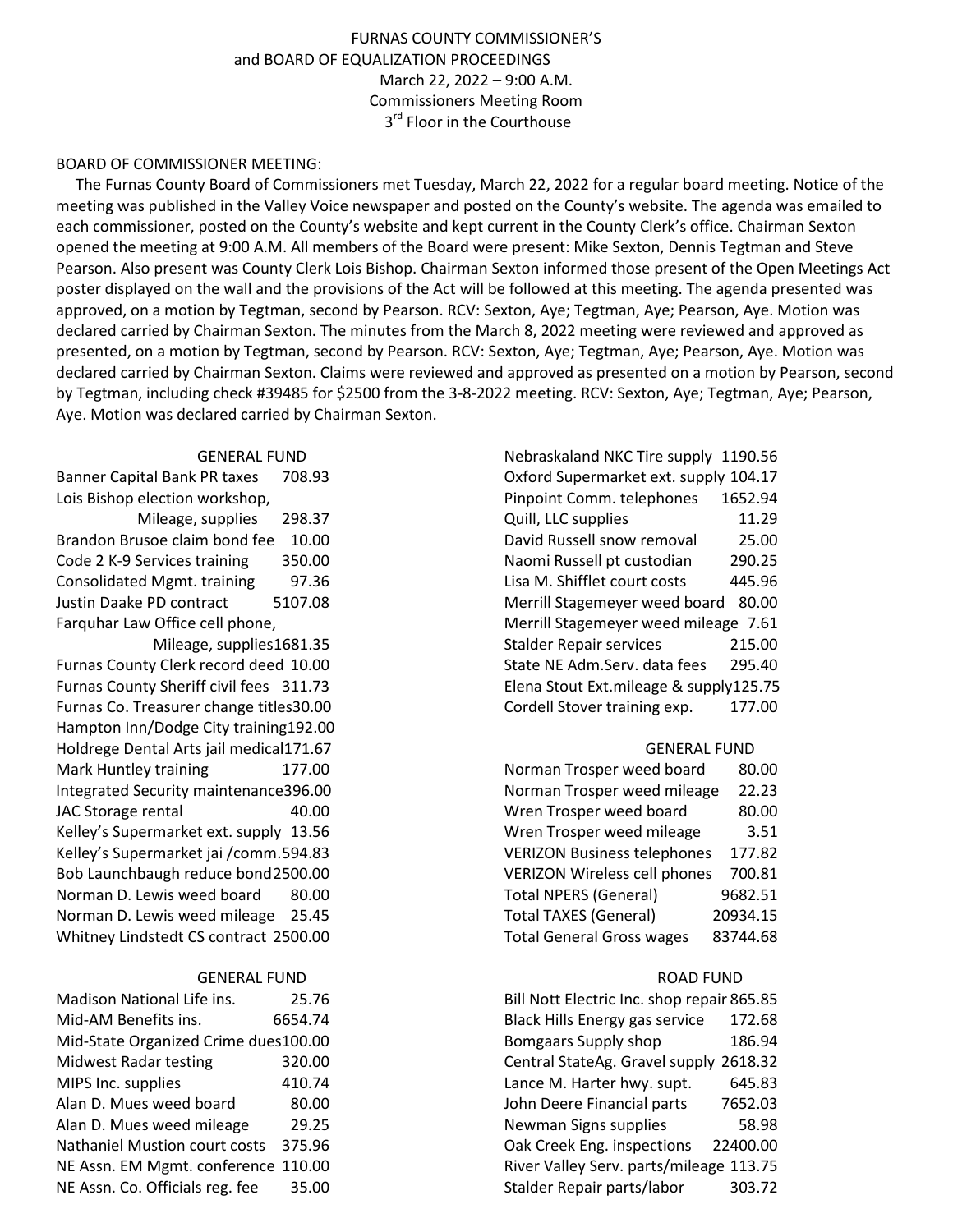| 166.64              | <b>RECEIPTS</b>                          |
|---------------------|------------------------------------------|
| 1970.77             | County Clerk recording fees<br>5029.26   |
| 4244.69             | Morgan Farquhar, Co. Attorney            |
| 17517.90            | STOP class fee 50.00                     |
|                     | City/Beaver City contract law<br>3978.38 |
|                     | City/Cambridge contract law<br>4862.45   |
|                     | Village/Edison contract law<br>250.00    |
|                     | Village/Holbrook contract law<br>1326.13 |
|                     | Village/Oxford contract law<br>3978.38   |
|                     | Frontier Comm. 911 fees<br>210.87        |
|                     | Hughes Network 911 fees<br>5.00          |
|                     | ATC Comm.Hend-Holb-Arap 911 583.90       |
| 911 REGULAR ACCOUNT | OOMA Inc. 911 fees<br>9.00               |
| 26.93               | Compliance Solutions Inc. 911 fee 1.00   |
| 50.00               | North Lane/Frontier Com. refund 47.93    |
|                     | North Lane / Frontier Com.refund 14.65   |
| 911 SPECIAL ACCOUNT | 22.03<br>Tiffany Burton voter reg. list  |
| 141.40              | Hillary Stevens voter reg. list<br>22.03 |
|                     |                                          |

FURNAS COUNTY VISITORS PROMOTION Oxford Turkey Days Inc. misc 1500.00

The following reports and letters were received and placed on file: None.

 The Board reviewed the Management and Representation Letter from auditor Don Wilson. Motion by Pearson, second by Tegtman, to approve signing the letter. RCV: Sexton, Aye; Tegtman, Aye; Pearson, Aye. Motion was declared carried by Chairman Sexton.

Producer Refined Fuel Sale Agreement was reviewed and signed by Dennis Tegtman for District 2.

 Caleb Johnson from J13 Enterprises, LLC joined the meeting at 10:00 A.M. He discussed the effects that LB644 and LB1250 will have on the County. He presented his Letter of Engagement for Budget Preparation for budget years 2022- 2023 and 2023-2024. Motion was made by Tegtman, second by Pearson to sign the Letter of Engagement. RCV: Sexton, Aye; Tegtman, Aye; Pearson, Aye. Motion was declared carried by Chairman Sexton.

 County Attorney Morgan Farquhar joined the meeting at 10:30 A.M. Morgan discussed the Road Classification project with the board. Dennis Tegtman will take the road map to Lance Harter, County Highway Superintendent to put bridge numbers on and finalize the map for the project. Morgan also discussed his resignation with the County to be on April 8, 2022.

 Erin Laborie, Extension Specialist and Ben Dutton, UNL Engagement Zone Coordinator, joined the meeting at 10:45 A.M. They presented the Board with copies of updated UNL Constitution and Bylaws and an Interlocal Agreement for the Provisions of Cooperative Extension Services for their review, and explained the changes made to them.

 There was no further business before the Board. Chairman Sexton adjourned the Commissioner's meeting at 11:55 A.M. The next regular board meeting will be held on Tuesday, April 12, 2022 at 9:00 A.M. or subject to call.